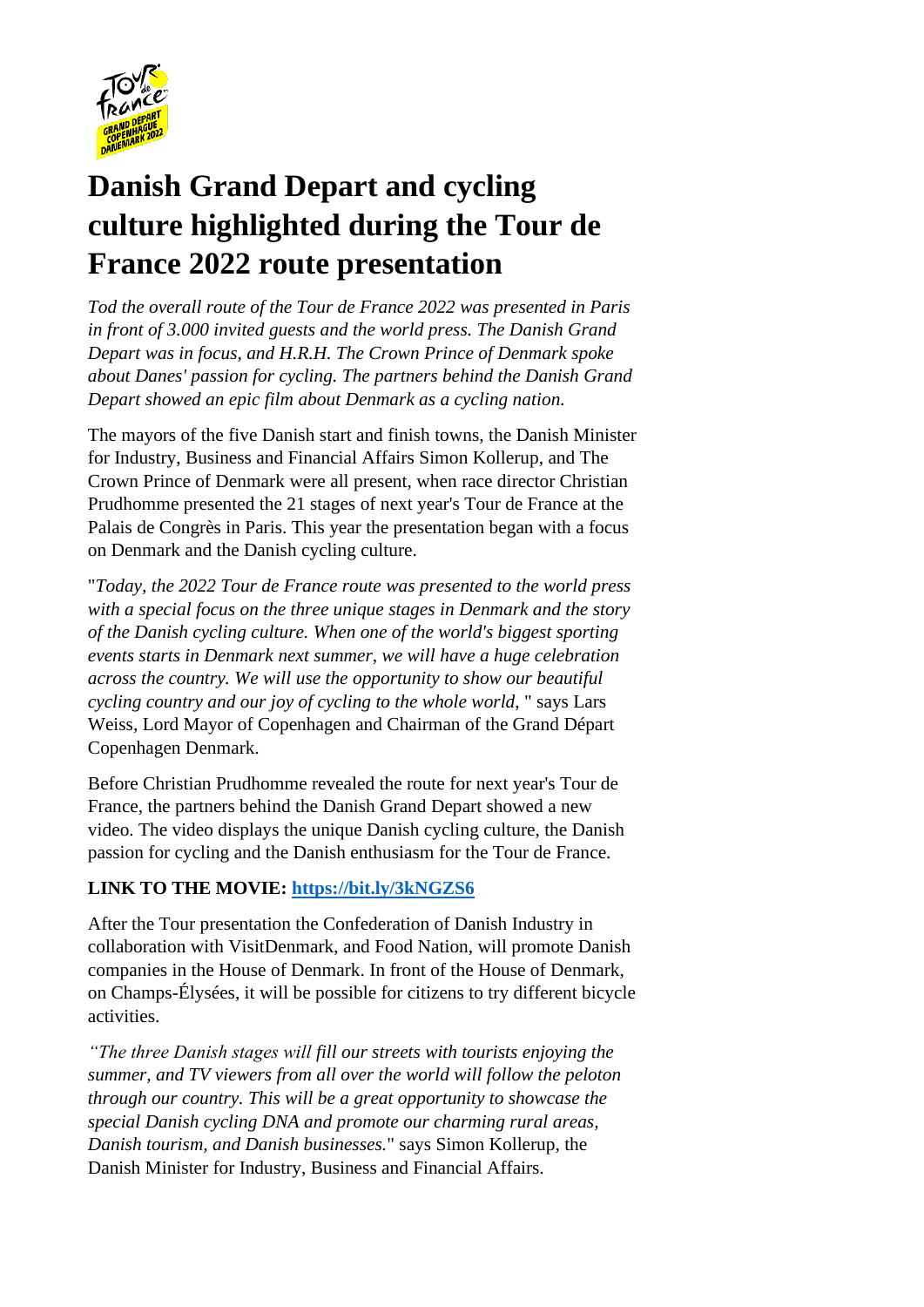

The promotion in the House of Denmark will focus on how a healthy lifestyle, food, and gastronomy are closely linked to the approach we have in Denmark. A link that also ties to cycling and sustainability. The participating companies will present their solutions and products to stakeholders and invited V.I.P.s, such as HRH The Crown Prince, the Danish Minister for Industry, Business and Financial Affairs Simon, mayors, Sport Event Denmark and sponsors.

"*Tour-fans from all over the world can start to get excited! Today we have revealed the full route for the Tour de France 2022, which includes the Grand Départ and the first three stages across Denmark. The first stages usually set the tone for the race – and the tone will be set in a true cycling nation, Denmark. With the unique Danish cycling culture and passion for everyday cycling, and the many stunning sites along the route, the Danish Grand Départ will indeed be a spectacular way to start next year's Tour de France. I can't wait!*" says Christian Prudhomme, director of Tour de France

## **PRESS**

• Grand Départ Copenhagen Denmark's video *'Denmark - a cycling country*' and Pictures from the route presentation can be found here: **<https://bit.ly/3kNGZS6>**

# **Contact**

- Lord Mayor and Chairman of the Board, Lars Weiss, and Alex Pedersen. Contact: press officer in the Tour Secretariat, Simon Kærup cell +45 24926298, email [EL1U@kk.dk](mailto:EL1U@kk.dk)
- Danish Minister for Industry, Business and Financial Affairs, Simon Kollerup. Contact press adviser Camilla Christensen Weigel, cell +45 91337097, email. [cachwe@em.dk](mailto:cachwe@em.dk)
- HRH The Crown Prince. Contact communications officer Oliver Jøhnk Boel, cell +45 33402514, email. [ojb@kongehuset.dk](mailto:ojb@kongehuset.dk)
- The Danish Embassy in France. Contact press coordinator Rebecca Helewa Graversen, cell +33 663160565, mail[: rebgra@um.dk](mailto:rebgra@um.dk)
- The Confederation of Danish Industry. Contact consultant Emil Stub, cell + 45 3117 0898, mail: [emns@DI.DK](mailto:emns@DI.DK)
- Visit Denmark. Contact PR & Press Manager, Anna Orlando, +39 351 0617782, mail. [aor@visitdenmark.com](mailto:aor@visitdenmark.com)
- Sport Event Denmark. Contact senior communication manager, Eline Andersen. Cell +45 51225385, mail: ea@sporteventdenmark.com